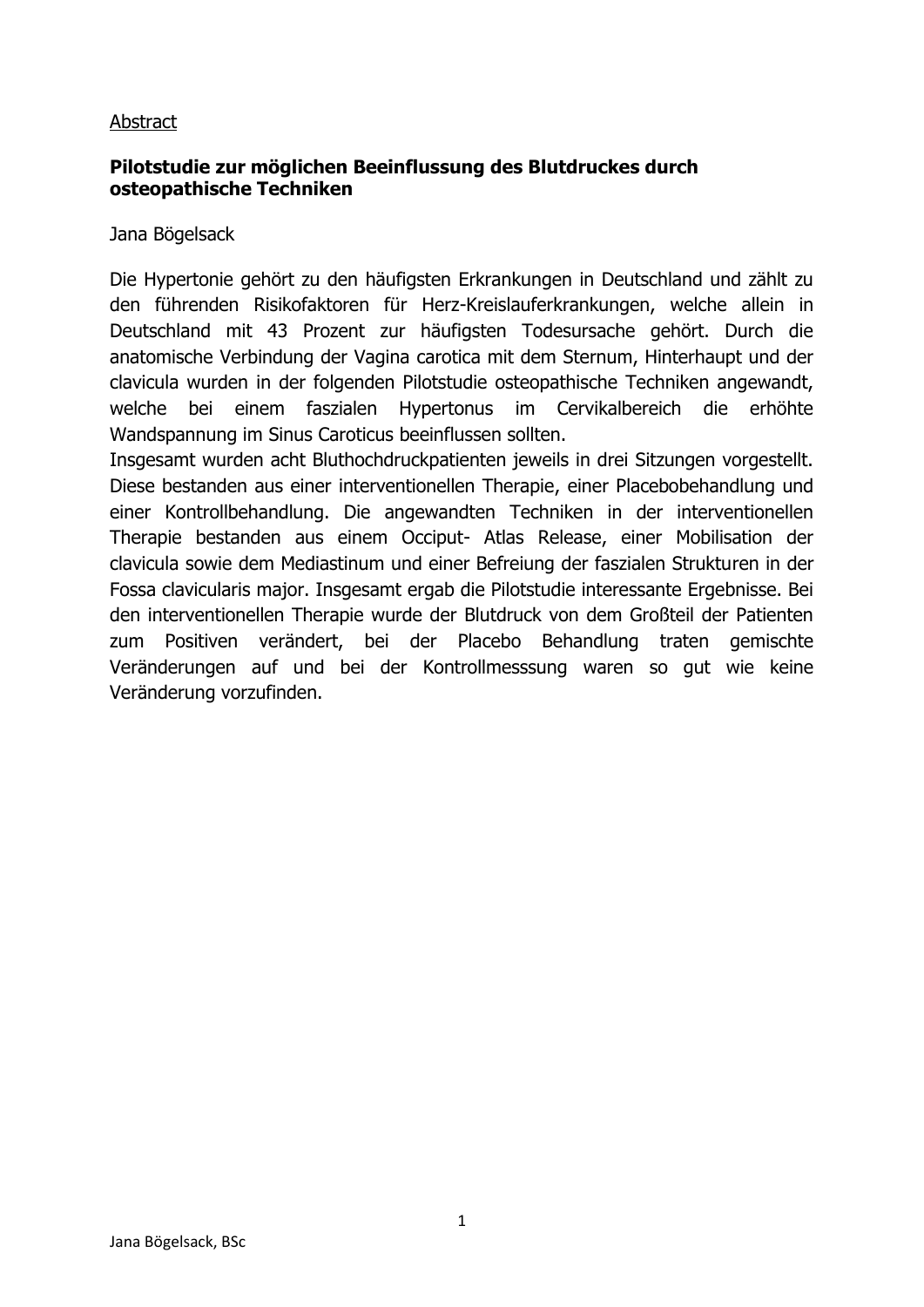### Abstract

## **Pilot study to a possible effect of blood pressure according to osteopathic techniques**

### Jana Bögelsack

Hypertension is one of the most common diseases in Germany and ranks among the leading risk factors for cardiovascular diseases which is with 43 percent the most common cause of death in Germany. In the following pilot study osteopathic techniques were applied which should influence the increased wall tension in the carotid sinus at a fascial hypertension in the cervical area by the anatomical connection with the sternum of the vagina carotis, occipital and the clavicula. A total of eight hypertensive patients were presented in three sessions in each case. Those sessions consisted of an interventional therapy, a placebo treatment and a control treatment. The techniques used in the first interventional therapy consisted of an occiput-atlas release, a mobilization of the clavicula and the mediastinum and a liberation of the fascial structures in the clavicularis fossa major. Altogether the pilot study offered interesting results. The interventional therapy had a positive impact on the blood pressure of the majority of the patients, in the placebo treatment mixed changes occurred and in the control treatment practically no changes could be observed.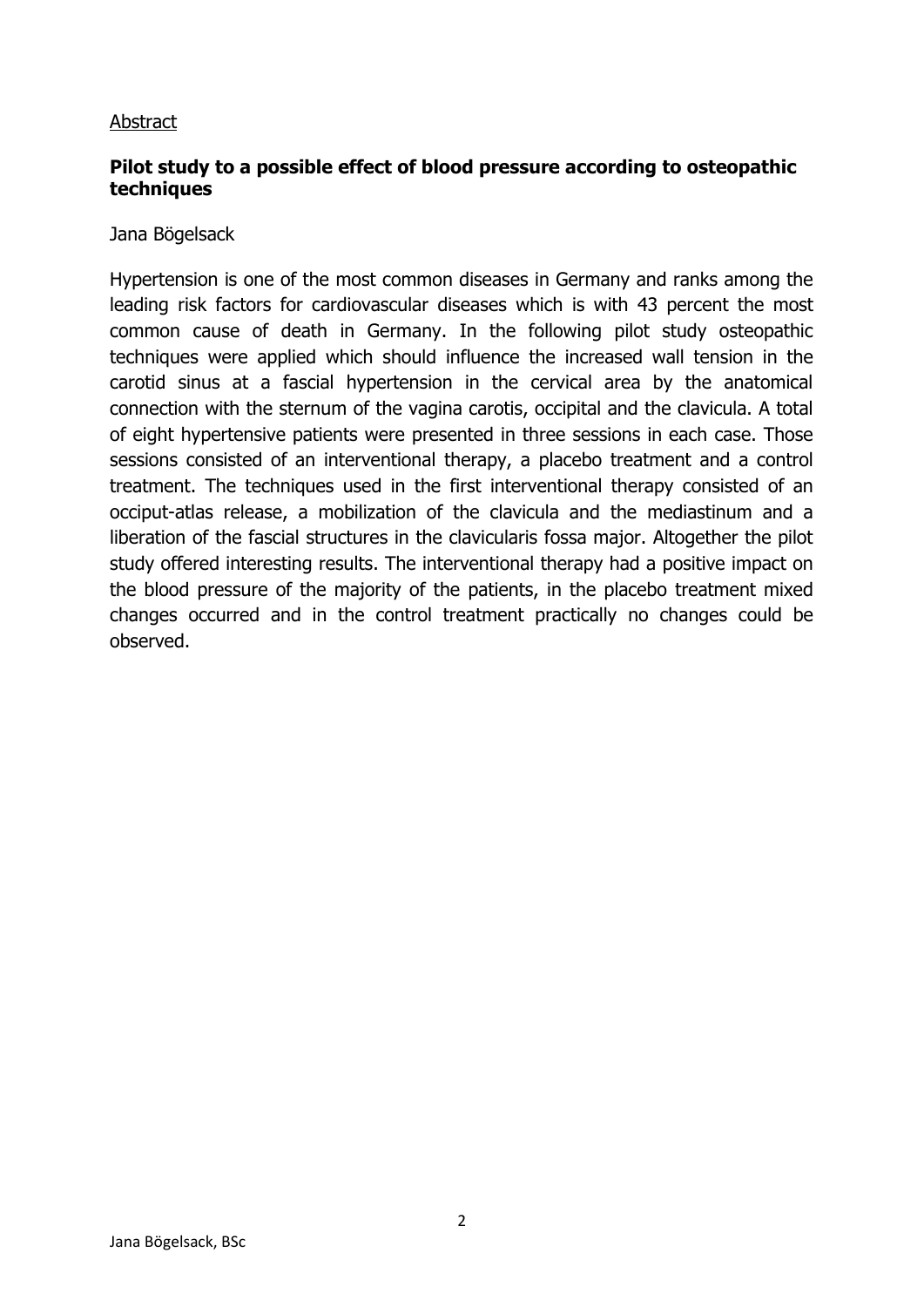# **Literatur**

Appel LJ, Moore TJ, Obarzanek E et al. (1997) A clinical trial of the effects of dietary patterns on blood pressure. DASH Collaborative Research Group.

Cerritelli F., Carinci F., Pizzolorusso G., Turi P., Renzetti C., Pizzolorusso F., Orlando F., Cozzolino V., Barlafante G. (2011) Osteopathic manipulation as a complementary treatment for the prevention of cardiac complications: 12 Month follow- up of intima media and blood pressure on a cohort affected by hypertension, Journal of Bodywork & Movement Therapies 15, 68-74

Cappuccio FP, Kerry SM, Forbes L et al. (2004) Blood pressure control by home monitoring: meta-analysis of randomized trials. BMJ 329(7458): 145–150

Dimmik K.R., Young M.F., Newel D. (2006) Chiropractic Manipulation Affects The Difference between Arterial Systolic Blood Pressure on the left and right in Normotensive Subjects, Journal of Manipulative and Physiological Therapeutics 29, 46-50.

Deutsche Hochdruckliga e. V. DHL, Deutsche Hypertonie Gesellschaft (2005) Leitlinien zur Diagnostik und Behandlung der arteriellen Hypertonie. Nieren- und Hochdruckkrankheiten .

Frick H., Leonhardt H., Starck D. (1992) Allg. Anatomie, Spezielle Anatomie 1, 4. Auflage, Stuttgart, New York: Thieme Verlag

Janhsen K., Strube H., Starker A. (2008) Hypertonie, Robert Koch Institut Gesundheitsberichterstattung des Bundes, 43, S. 26-27

Hebgen E., (2005) Visceralosteopathie- Grundlagen und Techniken, 2. Auflage, Stuttgart: Hippokrates Verlag

H. S. Füeßl, M. Middeke (2005): Anamnese und klinische Untersuchung. Thieme Verlag, Stuttgart

Geddes L, Voelz M, Combs C, Reiner D, Babbs C. Characterization of the oszillometric method for measuring indirect blood pressure. Anals of Biomedical Engineering 1982, 10:271-280

Knutson G.A. (2001) Significant Changes in Systolic Blood Pressure Post Vectored Upper Cervical Adjustment Vs Resting Control Groups: A Possible Effect of the Cardiosympathetic and/or Pressure Reflex, Journal of Manipulative and Physiological Therapeutics 24 (2), 101-109.

Kluthe R, Brüngel M (1999) Bluthochdruck. In: Biesalski HK, Fürst P, Kasper H et al. (Hrsg) Ernährungsmedizin. 2. Auflage. Georg Thieme Verlag, Stuttgart New York.